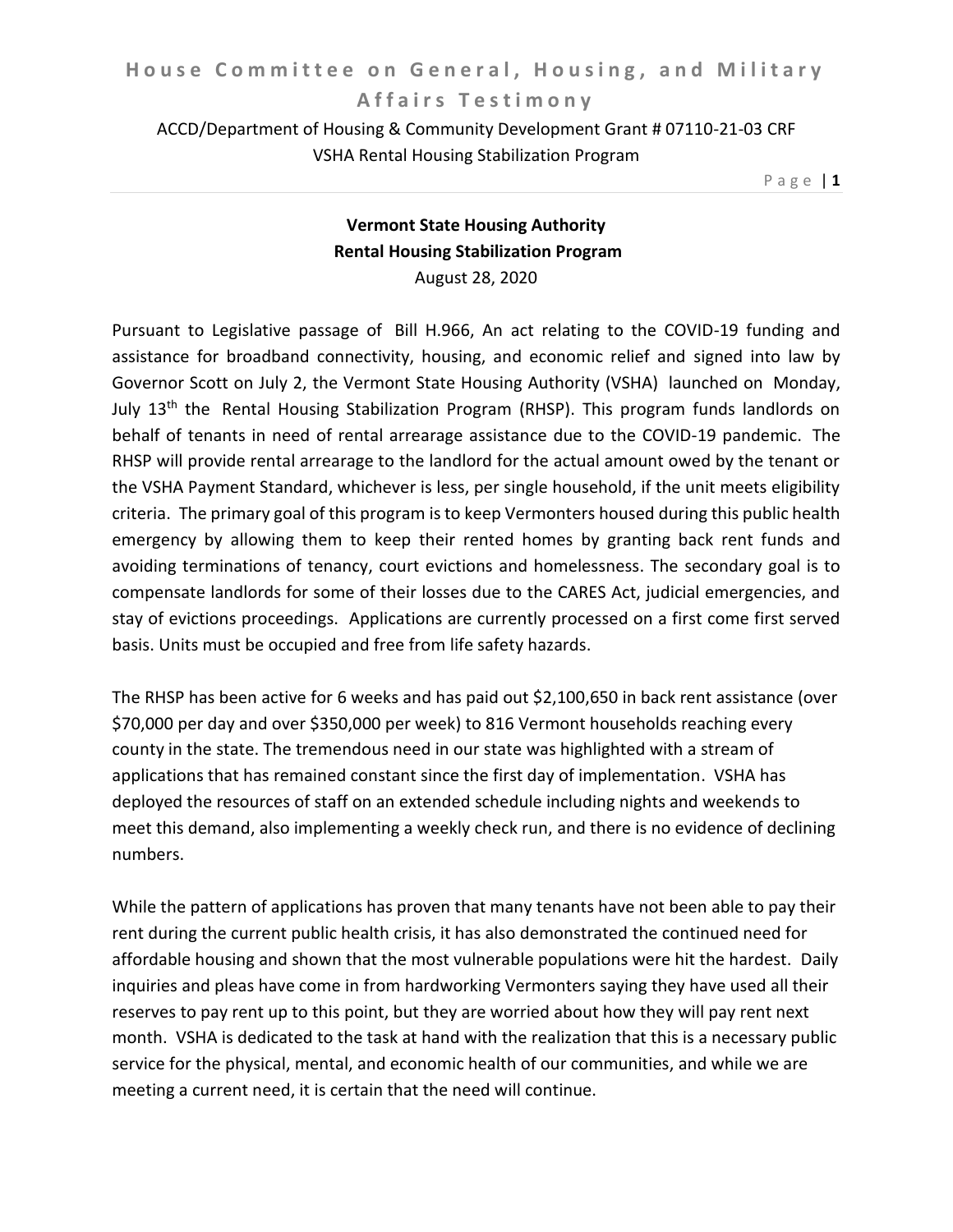## **House Committee on General, Housing, and Military A f f a i r s T e s t i m o n y**

## ACCD/Department of Housing & Community Development Grant # 07110-21-03 CRF VSHA Rental Housing Stabilization Program

P a g e | **2**

VSHA has developed a streamlined application that is almost entirely digital but remains fluid enough to implement changes and adaptations as needed. This process, while designed for expedited review of applications, also puts a strong emphasis on quality control with a six-point process that focuses on the accuracy and integrity of each submittal.

VSHA outreach has ranged from digital paid ads on Front Porch Forum, to live radio spots around the state. Additionally, and especially leading up to the program launch, VSHA was actively participating in large group video conferences and webinars with community partners and service agencies and has maintained a call center with three phone lines for 12 hours a day, six days a week. As with all VSHA programs, the RHSP has interpretive and translation services available upon request.

With the additional federal unemployment money cut and then reduced in the month of August, VSHA expects to see an uptick in the number of landlords and tenants applying for the program. It is likely that many of these applicants will be new and will therefore have questions regarding the application process, which will the administrative burden to the program at an elevated level for the foreseeable future.

Our referrals from the program to partner organization Vermont Legal Aid have remained at a lower than expected level, with the majority of those being from landlords with recalcitrant tenants who applied under the Group 2 provision which allowed for a 50% payment of back rent and allowed the landlord to retain the right to continue or initiate eviction proceedings once the Sate moratorium is lifted. Referrals for "life safety" or other legal matters have been for less than 1% of applications to date.

The most important lesson learned for VSHA has been how to adapt on a daily level to the shear volume of applications and inquiries. To meet this demand and to continue helping Vermonters in the most efficient and effective way possible, VSHA has hired additional staff to cover the call center and application processing and offered overtime to existing staff on a daily basis. It is clear that this trend will continue and the administrative burden to keep the program running successfully will remain high.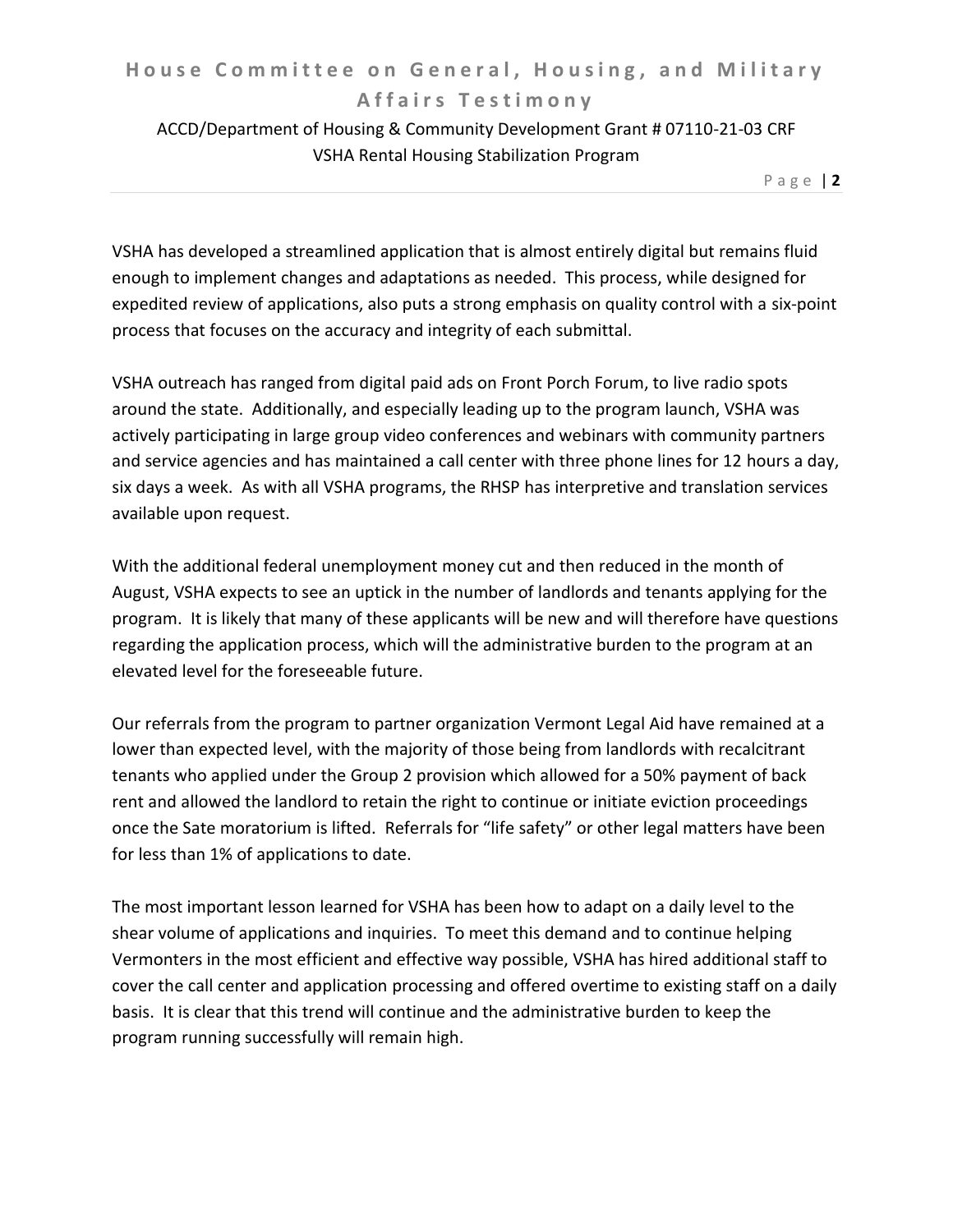## **House Committee on General, Housing, and Military A f f a i r s T e s t i m o n y**

## ACCD/Department of Housing & Community Development Grant # 07110-21-03 CRF VSHA Rental Housing Stabilization Program

P a g e | **3**

Currently \$22,018,350 remains in the program for rent arrearage grants. VSHA has determined the need for temporary staff to process applications and to this end we have hired for new positions solely dedicated to the RHSP. Among other responsibilities these staff will be processing the large number of submittals returned to applicants for more information as those applications are now coming back, which has increased the workload. Additionally, VSHA is working to expand the facet of the program that will be to provide first, last, security and a temporary subsidy for tenants in new sustainable tenancies working with other State agencies for support and navigation services. VSHA is confident that our efforts now and moving forward will get program funds out to more Vermonters to help stabilize our fragile housing needs at this time of intense vulnerability for the state through December 2020.

#### **Challenges:**

- o **Volume of applications**
- o **Incomplete and/or conflicting applications**

#### **Program Trends:**

- o **More applications for smaller amounts**
- o **Applications with a more recent timeframe**
- o **Tenants looking for first, last and security**
- o **Better community understanding of the program**

#### **Moving forward:**

- o **Program for 1st and last month's rent and security deposit**
- o **Referrals to the Rental Recovery Program (Rental Rehab) for units with life-safety or extensive maintenance issues**
- o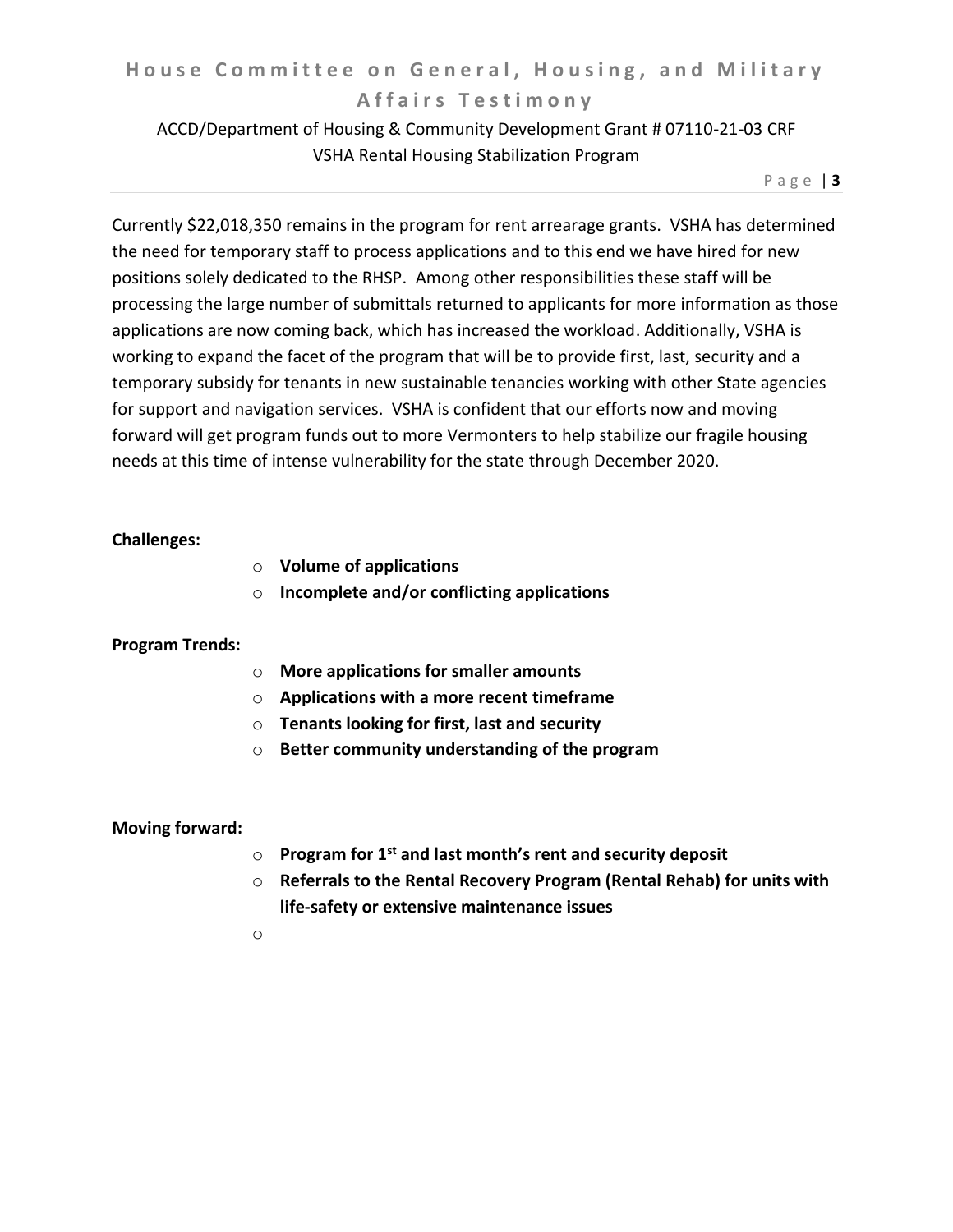### **A f f a i r s T e s t i m o n y**

ACCD/Department of Housing & Community Development Grant # 07110-21-03 CRF VSHA Rental Housing Stabilization Program

P a g e | **4**

- The RHSP has been active for 6 weeks
- Paid out \$2,100,650 in back rent assistance to date
	- o **Over \$70,000 per day**
	- o **Over \$350,000 per week**
- Next Check run will be \$1,267,371
- **Total spent by 9/4/20 - \$3,368,021**
- Households served to date **816 households**
- Next check run **710 households**
- Total served by 9/4/20 **1348 households**
- Reaching every county in the state
- Number of households served
	- o Group 1 = **703**
	- o Group 2 = **113**
- Number of individual tenants served
	- $\circ$  Group 1 = **1734**
- Amount of grant funds disbursed per household
	- $\circ$  Group 1 = \$2,641.83 (Was \$2,621.72 on 8/10/20)
	- $\circ$  Group 2 = \$2,154.35 (Was \$1,976.80 on 8/10/20)
- Amount of grant funds disbursed per tenant
	- $\circ$  Group 1 = \$1,059.71
- Average number of months of arrearage **4 Months**
- Applications in process of completion **970**
	- o Totaling \$2,561,770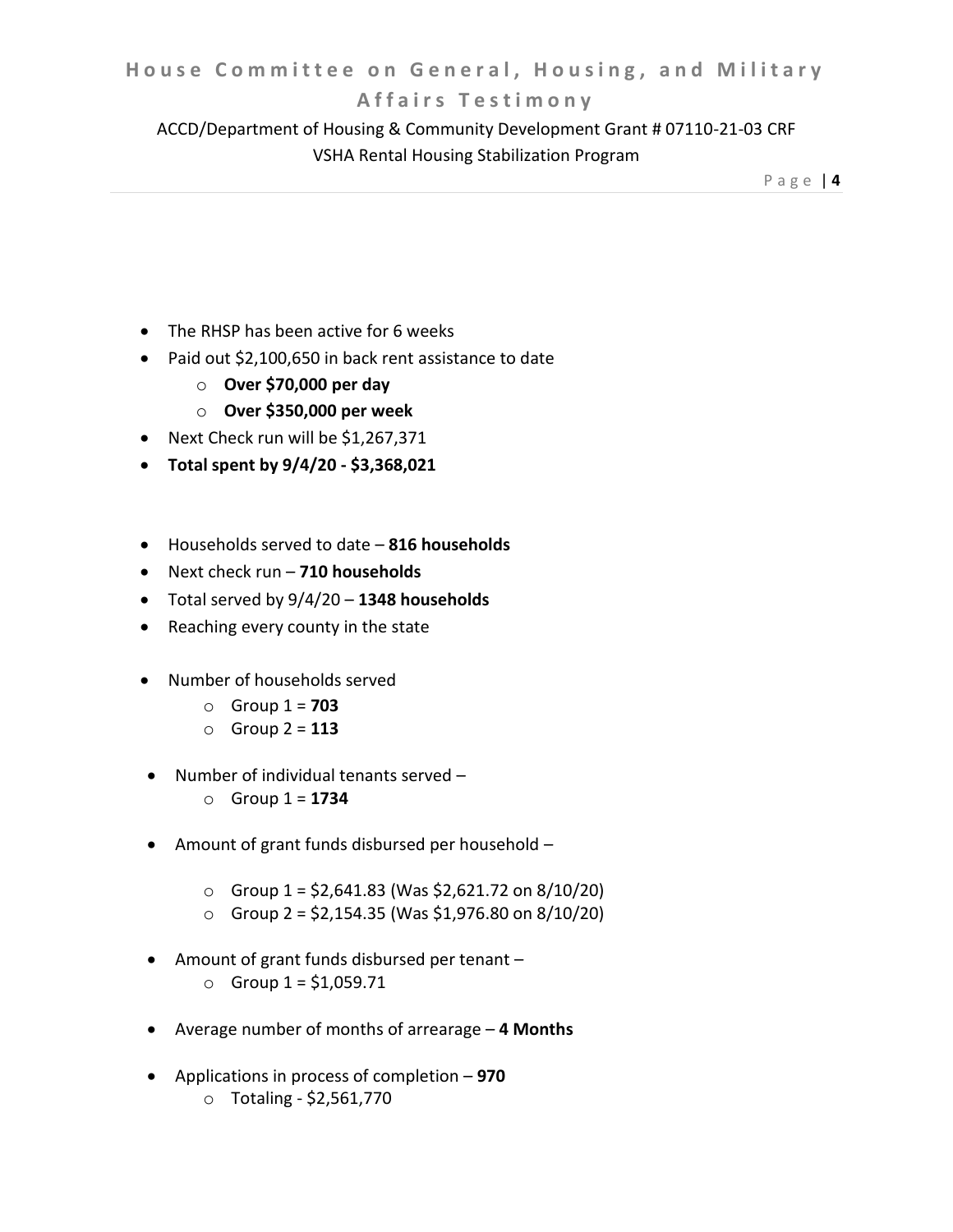# **House Committee on General, Housing, and Military A f f a i r s T e s t i m o n y**

## ACCD/Department of Housing & Community Development Grant # 07110-21-03 CRF VSHA Rental Housing Stabilization Program

P a g e | **5**

- Total program payment earmark by 9/4/20 **\$5,929,791**
- **Total Program payout by extension = \$19,449,714**

#### **Group 1: Tenant Arrearages**

|                       | Number of     | Amount of     |
|-----------------------|---------------|---------------|
|                       | <b>Grants</b> | <b>Grants</b> |
|                       |               | \$            |
| Addison               | 38            | 109,371       |
|                       |               | \$<br>133,476 |
| Bennington            | 61            | \$            |
| Caledonia             | 19            | 34,607        |
|                       |               | \$            |
| Chittenden            | 235           | 621,073       |
|                       |               | \$            |
| Essex                 | $\mathbf{1}$  | 3,120         |
|                       |               | \$            |
| Franklin              | 71            | 214,992       |
|                       |               | \$            |
| <b>Grand Isle</b>     | 8             | 17,273        |
|                       |               | \$            |
| Lamoille              | 10            | 27,699        |
|                       |               | \$            |
| Orange                | 17            | 39,449        |
|                       |               | \$            |
| Orleans               | 36            | 96,585        |
|                       |               | \$            |
| Rutland               | 50            | 155,520       |
|                       |               | \$            |
| Washington            | 50            | 154,103       |
|                       |               | \$            |
| Windham               | 55            | 127,249       |
|                       |               | \$            |
| Windsor               | 44            | 103,022       |
|                       |               |               |
|                       |               | \$            |
| <b>Totals Group 1</b> | 695           | 1,837,537     |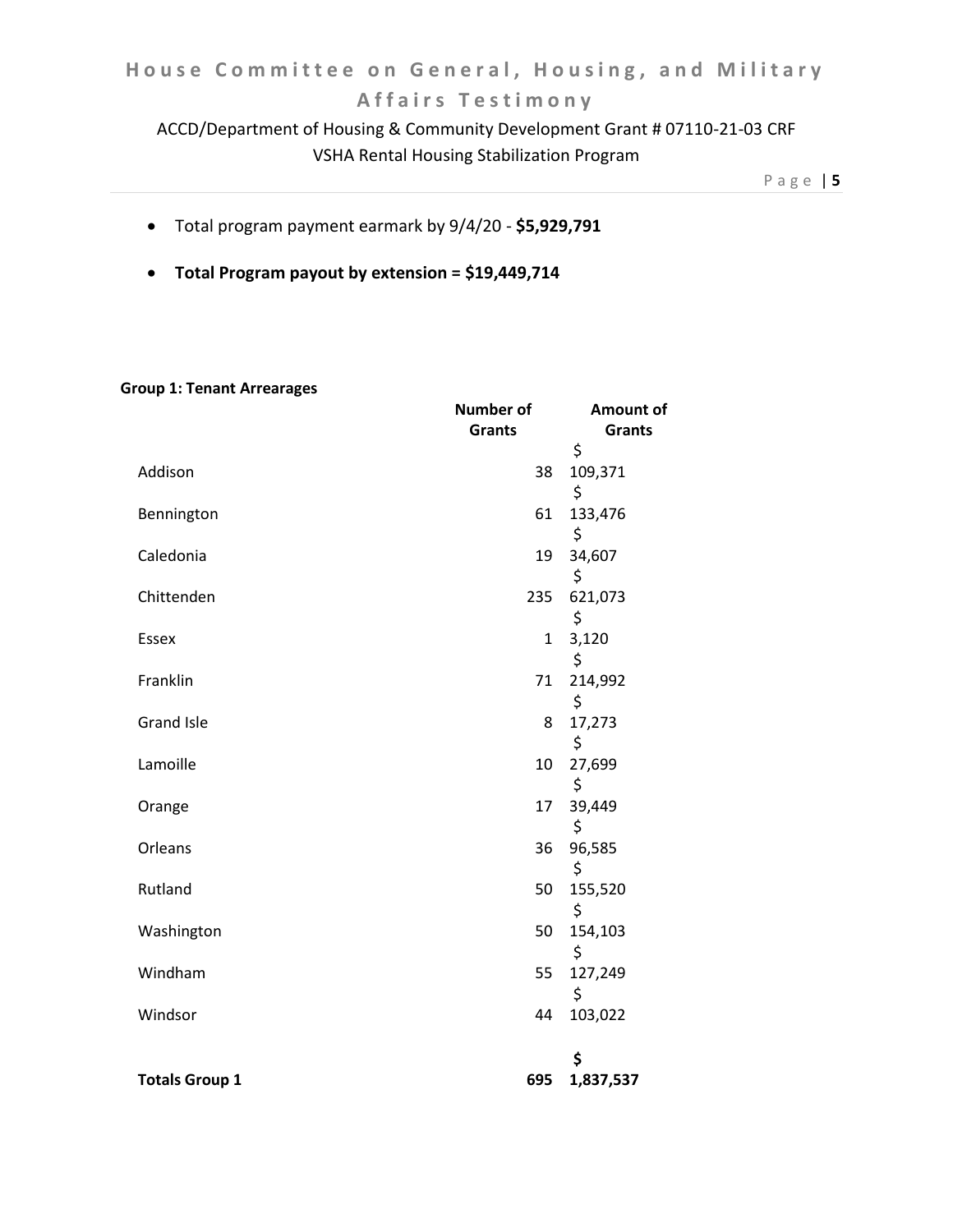# **A f f a i r s T e s t i m o n y**

ACCD/Department of Housing & Community Development Grant # 07110-21-03 CRF VSHA Rental Housing Stabilization Program

P a g e | **6**

### **Group 2: Recalcitrant Tenant**

|                       | <b>Number of</b> | Amount of      |
|-----------------------|------------------|----------------|
|                       | <b>Grants</b>    | <b>Grants</b>  |
|                       |                  | \$             |
| Addison               | $\mathbf 0$      | $\overline{a}$ |
|                       |                  | \$             |
| Bennington            | 11               | 19,467         |
|                       |                  | \$             |
| Caledonia             | 10               | 10,303         |
|                       |                  | \$             |
| Chittenden            | 35               | 74,645         |
|                       |                  | \$             |
| <b>Essex</b>          | $\overline{2}$   | 2,330          |
|                       |                  | \$             |
| Franklin              | 5                | 15,593         |
|                       |                  | \$             |
| <b>Grand Isle</b>     | 4                | 10,350         |
|                       |                  | \$             |
| Lamoille              | 6                | 8,449          |
|                       |                  | \$             |
| Orange                | 10               | 17,871         |
|                       |                  | \$             |
| Orleans               | 4                | 9,373          |
|                       |                  | \$             |
| Rutland               | 6                | 12,024         |
|                       |                  | \$             |
| Washington            | 4                | 11,100         |
|                       |                  | \$             |
| Windham               | 5                | 12,848         |
|                       |                  | \$             |
| Windsor               | 9                | 26,929         |
|                       |                  |                |
|                       |                  | \$             |
| <b>Totals Group 2</b> | 111              | 231,283        |
|                       |                  |                |